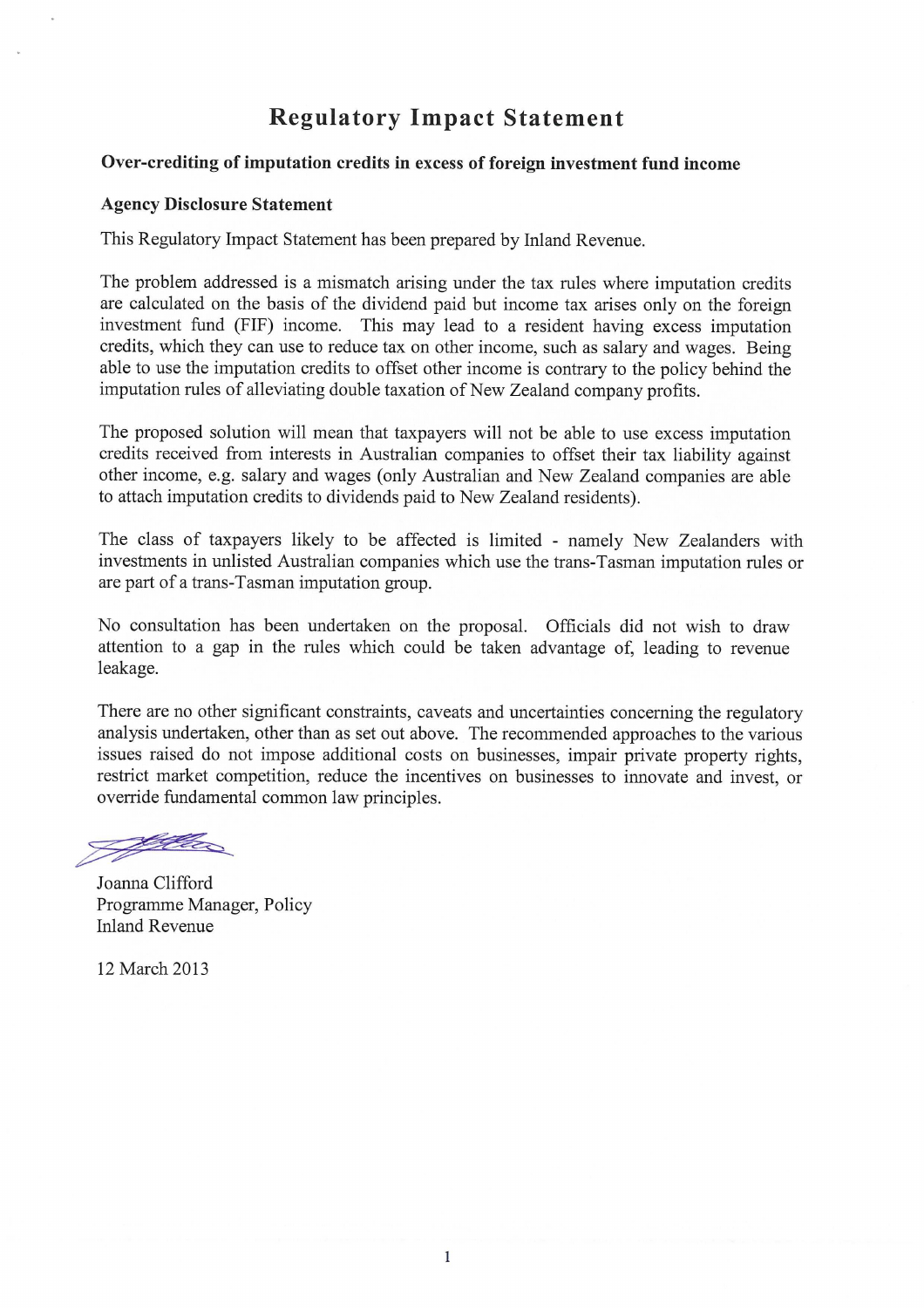# STATUS QUO AND PROBLEM DEFINITION

1. The problem addressed by this RIS is a mismatch arising under the tax rules where imputation credits are calculated on the basis of the dividend paid but income tax arises only on the foreign investment fund (FIF) income. This mismatch means that a resident may have excess imputation credits, which they can use to reduce tax on other income, such as salary and wage income.

2. Under the trans-Tasman imputation rules, an Australian company can maintain an imputation credit account. Any New Zealand tax paid by that company, or by another company in a wholly-owned group comprising Australian and New Zealand companies, will generate imputation credits. These credits can be attached to dividends paid from the Australian company to New Zealand shareholders.

3. The amount of imputation credits that a New Zealand resident receives is calculated on the value of the actual dividend. However, if the Australian company is unlisted, the New Zealand resident will likely be taxed on their shareholding under the FIF rules, which disregard the actual dividend and deem an amount of taxable (FIF) income. If the dividend is of greater value than the amount of FIF income, there may be an over-crediting of imputation credits. That is, the New Zealand shareholder receives imputation credits in excess of the tax liability resulting from their investment in the Australian company. These credits can be used to reduce tax on other income.

4. This is illustrated in the diagram below:



5. The amendment is primarily for base maintenance (i.e. to prevent revenue leakage) so is unlikely to have any implications for fiscal forecasts. It is considered unlikely that many taxpayers will have taken advantage of the loophole in the current rules.

6. If the status quo was retained, excess imputation credits would continue to be used to offset the New Zealand tax liability arising on other income, such as salary and wages. This is contrary to the policy that imputation credits should only alleviate double taxation of company profits.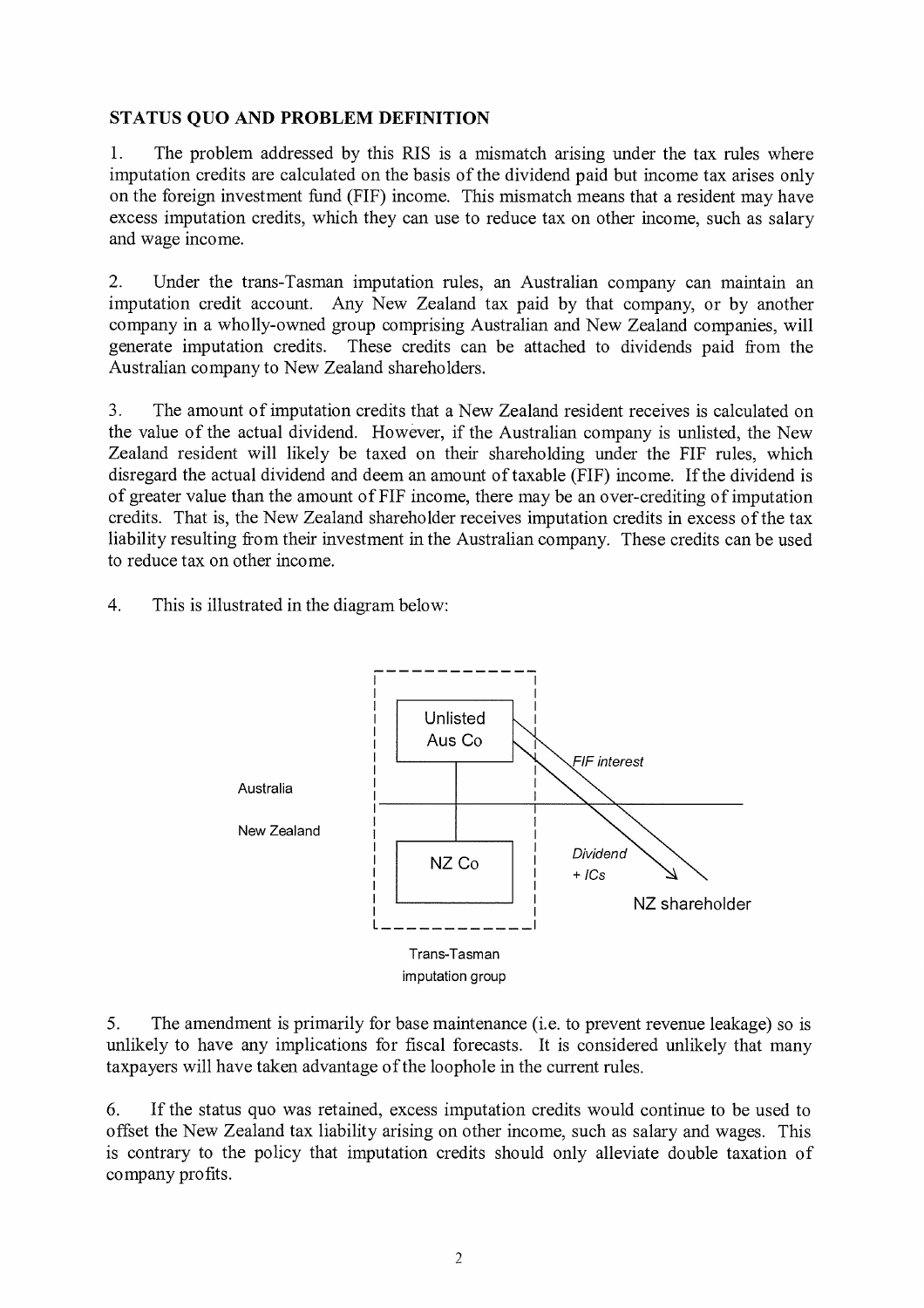7. The root cause of the problem is that there is an unintended mismatch between the FIF rules and the trans-Tasman imputation rules, which means New Zealand shareholders may receive excess imputation credits that can offset tax on other income, such as salary and wages.

# **OBJECTIVES**

- 8. The objectives are to:
	- a) address a risk to the tax base; and
	- b) ensure that the legislation aligns more closely with the policy, namely that a person with a FIF interest should only be able to use imputation credits against their tax liability to the extent that there is potential double taxation of an amount and cannot use excess credits to reduce tax on other income.

# REGULATORY IMPACT ANALYSIS

- 9. There are two options that may deal with the problem and achieve the objectives:
	- a) a change so that the amount of imputation credits which are attached to a dividend received from an Australian company - that a resident can use to offset their New Zealand tax is calculated on the basis of the resident's FIF income from that company, where the dividend exceeds the amount of FIF income; or
	- b) a change so that an Australian company can attach imputation credits to a dividend paid to a New Zealand resident shareholder calculated on the basis of the shareholder's FIF income, whether or not the dividend exceeds the amount of FIF income.

# *Option one (preferred option):*

10. This option involves preventing a FIF interest holder from using imputation credits in excess of the tax liability on their taxable FIF income. Accordingly, this option would achieve the policy objective of preventing a FIF interest holder from using excess imputation credits against tax on other income, e.g. salary and wages.

11. The amendment is largely for base maintenance and is not expected to have any revenue implications.

12. The impacts of this option are summarised in the table below.

### *Option two:*

13. This option involves a change so that an Australian company can attach imputation credits to a dividend paid to a New Zealand resident shareholder calculated on the basis of the shareholder's FIF income, whether or not the dividend exceeds the amount of FIF income.

14. This option is not favoured, as it is broader than is strictly necessary for addressing the problem identified and may therefore have unintended consequences. This is because this option would involve fundamentally changing the existing basis on which companies impute dividends paid to shareholders and could involve significant compliance costs. In particular,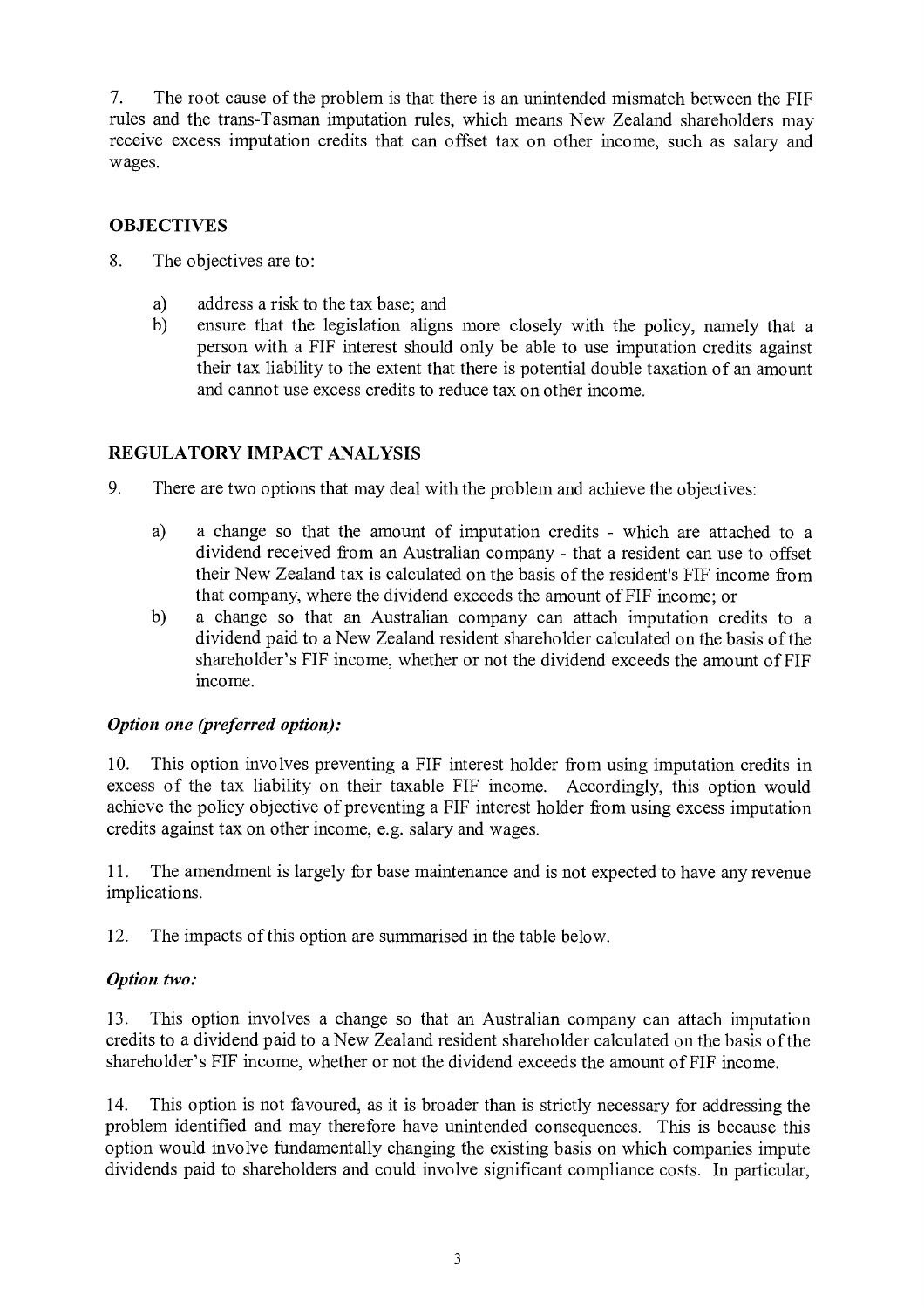an Australian company would need to know details of their shareholders' FIF income to calculate the amount of imputation credits they could attach.

# 15. The impacts of this option are summarised in the table below.

# *Summary of impacts of options one and two*

| <b>Option</b> | Meets<br>Objective? | <b>Impacts</b> |                                                                                                                                                |                                                                                                           |                                                                                                  |                                                                                                                    |
|---------------|---------------------|----------------|------------------------------------------------------------------------------------------------------------------------------------------------|-----------------------------------------------------------------------------------------------------------|--------------------------------------------------------------------------------------------------|--------------------------------------------------------------------------------------------------------------------|
|               |                     |                | Fiscal/economic impact                                                                                                                         | Administrative/<br>compliance costs                                                                       | <b>Risks</b>                                                                                     | Net Impact                                                                                                         |
| One           | Yes                 | Tax system     | Fiscal risk removed by<br>preventing NZ shareholders<br>in Australian companies<br>from having excess<br>imputation credits.                   | No administrative<br>costs.                                                                               | None                                                                                             | Improves status quo<br>by removing fiscal<br>risk and not<br>imposing<br>unnecessary<br>compliance costs.          |
|               |                     | Taxpayers      | May affect closely-held<br>company situation (i.e. may<br>alter distributions from<br>unlisted Australian<br>companies to NZ<br>shareholders). | Slightly more than<br>status quo, but less<br>than option two.                                            |                                                                                                  |                                                                                                                    |
| Two           | Yes                 | Tax system     | Fiscal risk removed by<br>preventing NZ shareholders<br>in Australian companies<br>from having excess<br>imputation credits.                   | Likely to have<br>administrative costs<br>because involves<br>fundamental changes<br>to imputation rules. | Wider than<br>necessary                                                                          | Improves status quo<br>by removing fiscal<br>risk but imposes<br>higher compliance<br>and administrative<br>costs. |
|               |                     | Taxpayers      | May affect closely-held<br>company situation (i.e. may<br>alter distributions from<br>unlisted Australian<br>companies to NZ<br>shareholders). | Higher compliance<br>costs than option one<br>and status quo.                                             | Unintended<br>consequences<br>because of<br>complexity of<br>redesigning<br>imputation<br>rules. |                                                                                                                    |

*Social, environment or cultural impacts of both options* 

16. There are no social, environment or cultural impacts to the options. The groups affected by the amendments proposed are taxpayers that have attributing FIF interests in unlisted Australian companies which elect to use the trans-Tasman imputation rules.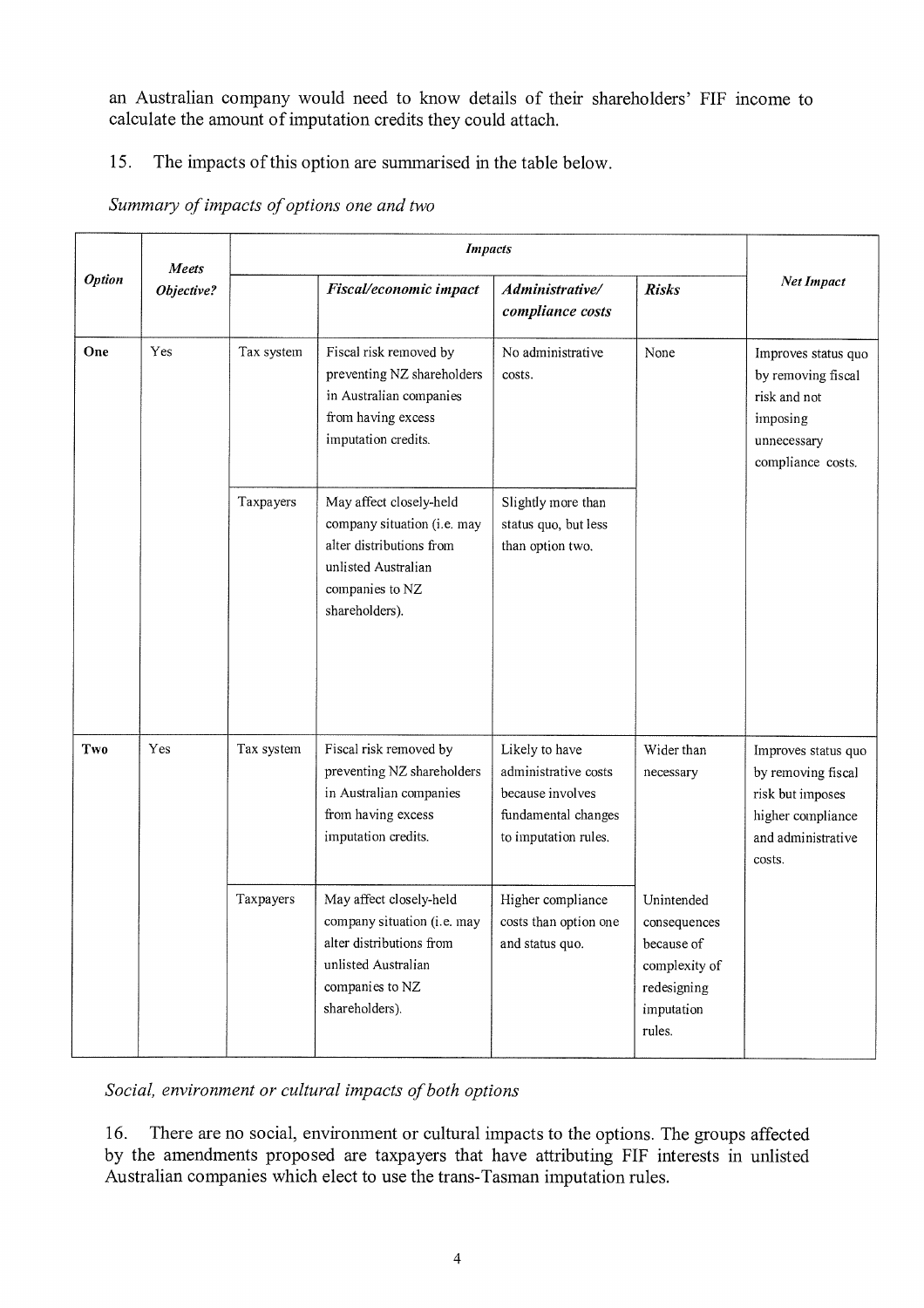### *Net impact of both options*

17. The net impact of both options is to remove a significant fiscal risk to the tax base, without causing a negative economic impact for taxpayers.

### **CONSULTATION**

18. No public consultation has been undertaken due to the nature of the issue (being base maintenance). The Generic Tax Policy Process recognises that there are some situations where prior consultation may not be appropriate because it may draw attention to gaps in the tax legislation, which could be exploited and cause significant potential revenue leakage.

19. The Treasury and Inland Revenue were the only agencies involved in developing the proposals and carrying out the analysis.

# CONCLUSIONS AND RECOMMENDATIONS

20. Option one is the preferred option because it is an effective and simple solution. It prevents a significant fiscal risk and achieves the objective of ensuring that imputation credits are used to eliminate double taxation of company profits in line with the policy intent of the imputation regime and preventing any excess imputation credits from being used to reduce the New Zealand tax liability arising on other income, such as salary and wages.

21. Option two is not favoured because, while it also achieves the objective, it is likely to involve significant changes to the existing imputation rules and is broader than necessary to eliminate the mischief identified. In addition, it could involve significant compliance costs on companies. In particular, an Australian company would need to know details of their shareholders' FIF income to calculate the amount of imputation credits they could attach.

### IMPLEMENTATION

22. The amendment will be implemented through a tax bill this year. The amendment would apply for tax years beginning 1 April 2014.

23. There should be no significant implementation issues with the amendment. Inland Revenue will communicate the change in rules through existing channels, including updating its guides.

# MONITORING, EVALUATION AND REVIEW

24. There are no specific plans to monitor, evaluate and review the changes under the Income Tax Act 2007 following the changes, given that this is an isolated base maintenance issue.

25. If any detailed concerns are raised, officials will determine whether there are substantive grounds for review under the Generic Tax Policy Process (GTPP).

26. In general, Inland Revenue monitoring, evaluation and review of new legislation takes place under the Generic Tax Policy Process ("GTPP"). The GTPP is a multi-stage tax policy process that has been used to design tax policy in New Zealand since 1995. The final stage in